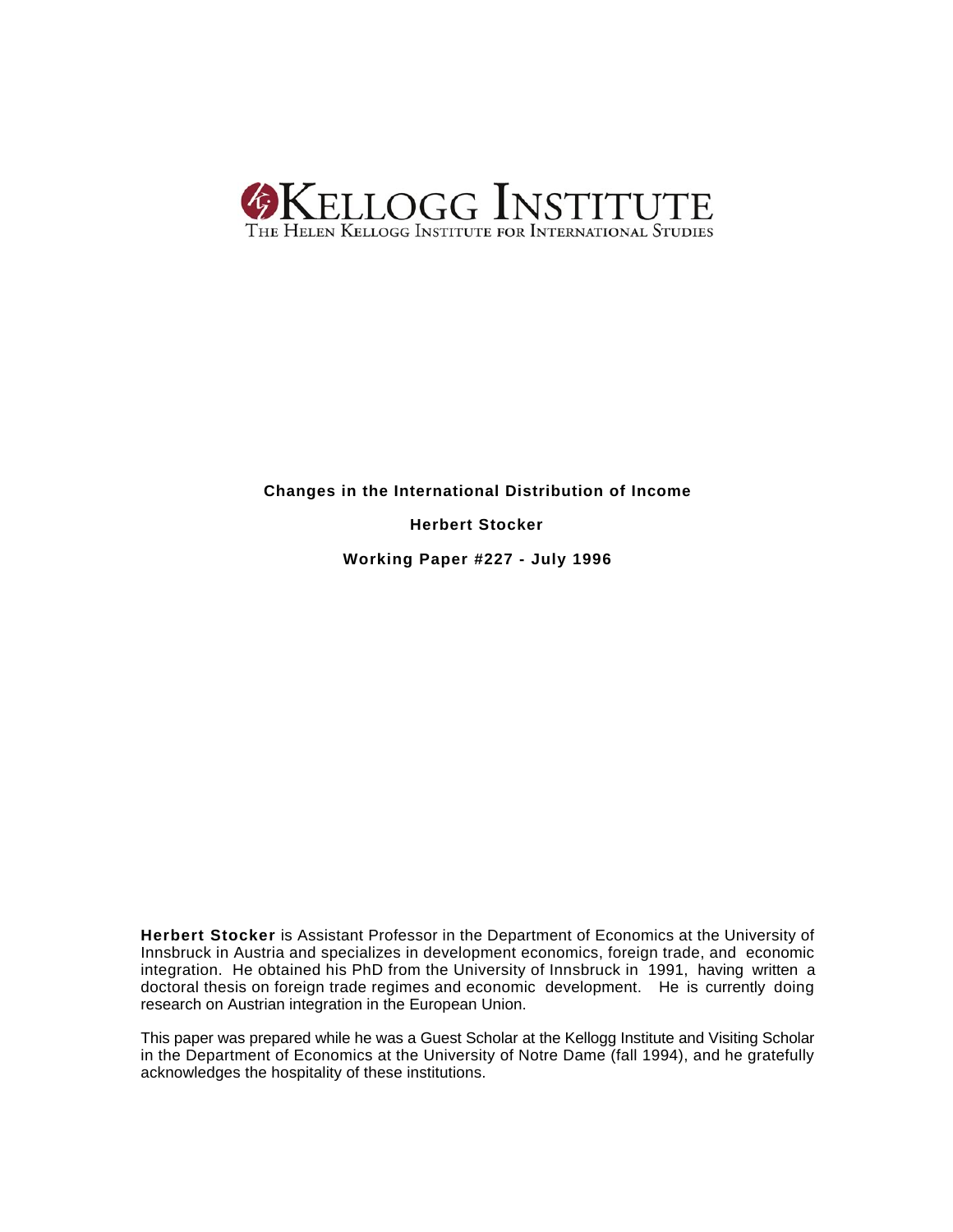## **ABSTRACT**

This paper attempts to assess the extent of income inequality among nations and the development of international inequality over the last three decades. After a brief introductory discussion of changes in the economic policies of industrialized countries towards poor countries and corresponding changes in the attitudes of economists, the author goes on to give an impression of the actual state of the international income distribution and mention some general problems of such comparisons. In the third section he computes an inequality index to describe the development of the international income distribution over time and presents some decompositions. The fourth section investigates the robustness of the results, and the fifth section presents an extension to world-wide inequality and reflects briefly on the significance of the results.

## **RESUMEN**

Este texto evalúa la magnitud de la desigualdad en el ingreso entre las naciones y el desarrollo de la desigualdad internacional en las últimas tres décadas. Luego de una breve discusión introductoria de los cambios en las políticas de los países industrializados hacia los países pobres y de los correspondientes cambios en las actitudes de los economistas, el autor pasa a dar una impresión del estado actual de la distribución internacional del ingreso y a mencionar algunos de los problemas generales de tales comparaciones. En la tercera sección el autor calcula un índice de desigualdad para describir el desarrollo a través del tiempo de la distribución internacional del ingreso y presenta algunas descomposiciones. La cuarta sección investiga la robustez de los resultados. La quinta sección los extiende en términos de desigualdad mundial y reflexiona brevemente sobre su significación.